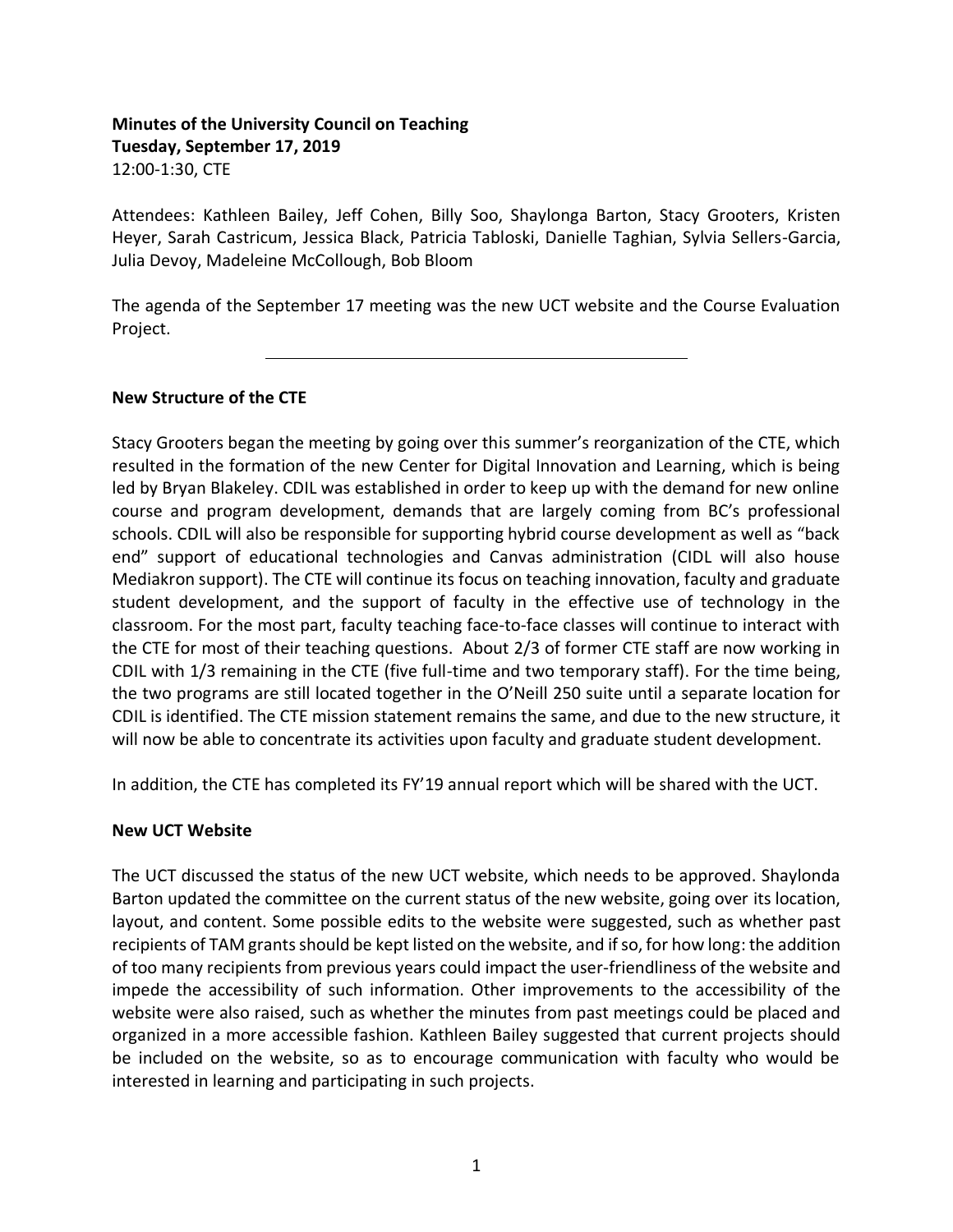Billy Soo suggested that the website could include some mechanism that would allow for the submission of suggestions for new topics. A separate tab might be placed under the News and Updates section. The addition of an email address to which suggestions for new topics could be sent was also suggested. Bob Bloom suggested that an article be published in the Chronicle that would introduce the CTE and its activities to faculty.

It was also suggested that a photograph from the teaching retreat could be included on the website, in addition to a link to the application for the teaching retreat.

### **Mission Statement**

The mission statement of the UCT was addressed. The mission statement was approved by everyone, with some minor edits. The mission statement will appear on the UCT website

#### **Course Evaluations**

Billy Soo updated the UCT on the current status of the course evaluation project. A committee was formed to go over course evaluations at Boston College based on recommendations from the UCT; Billy Soo summarized the key findings of the committee and handed out a document containing the proposed changes and further proposals of the committee. The current questions and proposed questions, in addition to the rationales behind the changes, were tracked in a diagram. In coming up with its assessment, the committee reviewed numerous other course evaluation instruments utilized by other institutions. In crafting its proposals, the committee tried to keep the same number of questions, but with a focus on "low inference" questions. The committee compared the original questions to the proposed questions, and in the end proposed only a net increase of one additional question, raising the total number from 18 to 19.

Due to a common finding in educational research that shows a bias in course evaluations against female faculty and faculty of color, the committee recommended that Boston College conduct a study of bias within its own course evaluation instrument. Billy Soo talked to Institutional Research and Planning at Boston College about looking at data from course evaluations in order to investigate whether there are any biases. While there is no adequate solution that can fully address the problem of bias, it was suggested that an index could be made of the average scores for only female faculty, and similarly faculty of color, in order to account for problems of bias. In regards to the question of bias, Billy Soo mentioned the findings of studies that were conducted at Notre Dame and Wake Forest, which found that there was no gender bias in their respective course evaluations, although there was an age bias against older faculty. Is such data school specific, and to what extent can such findings be generalized? Stacy Grooters raised the suggestion that, in looking for evidence of gender or racial bias, one might examine not only the analytic portion of the evaluations but also the narrative portions. Sylvia Sellers-Garcia raised the question of what would be done with the information on biases in course evaluations at Boston College, should the findings of a study support this conclusion. While there would be no easy solution to solving such a problem, such information would at least be helpful in the context of promotion and tenure committees, reminding these committees of the existence of bias in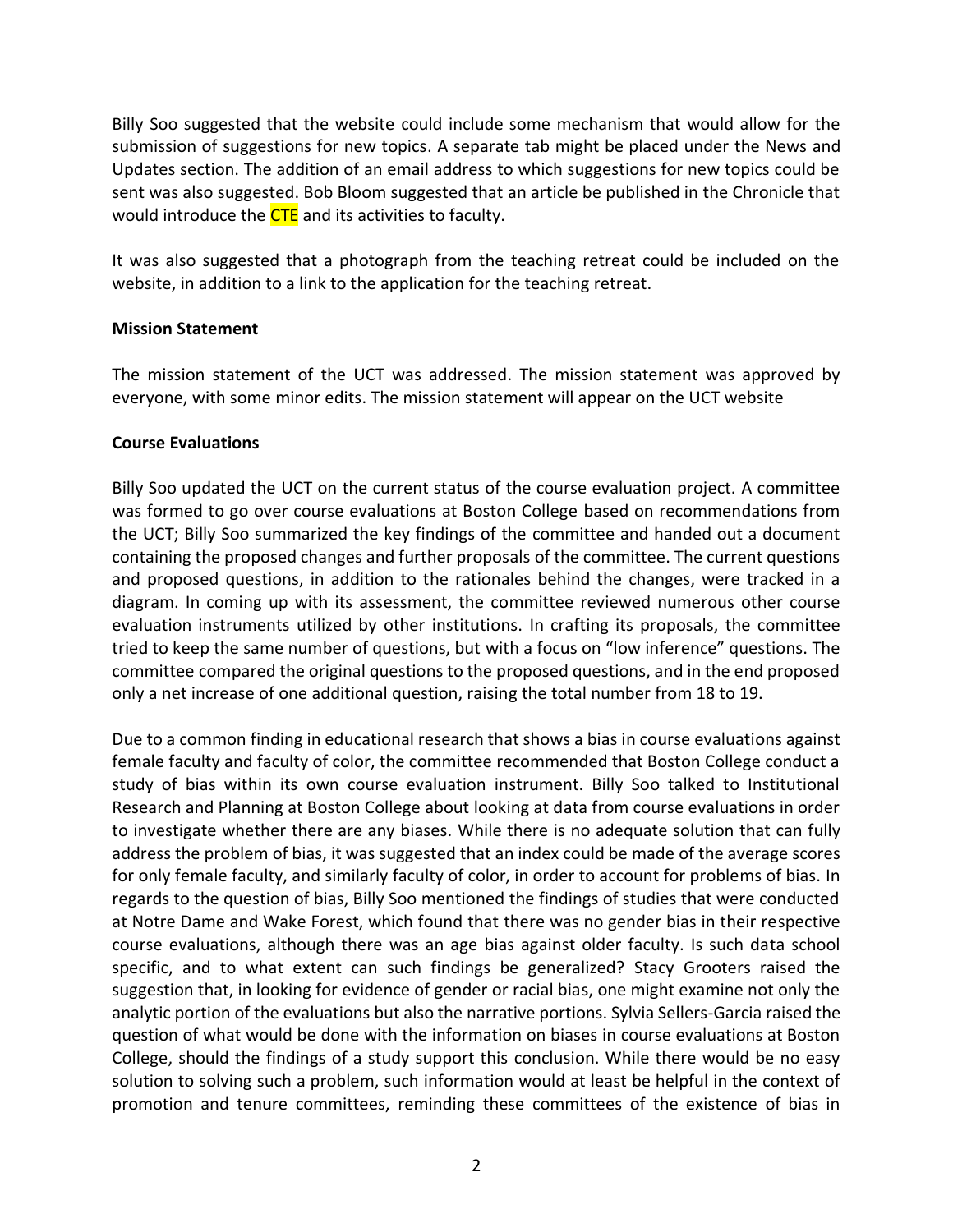course evaluations. Having more information on bias in course evaluations at Boston College would at least allow for the contextualization of the information on course evaluations.

The discussion next turned towards the difficulties of talking about race and gender in the classroom, problems of disclosure, and how such issues might also be reflected in course evaluations by students: is it easier for white males to talk about issues of race and gender in the classroom, and do female faculty or faculty of color that bring up such issues in the classroom receive more critical comments on course evaluations as a result? Moreover, required courses in a field are generally judged worse on course evaluations that higher-level electives in a major, raising another difficulty.

In light of the importance that feedback from such evaluations can have for faculty who wish to improve the course, Billy Soo raised the possibility that there could be a one-hour session during orientation that would acquaint students with how to properly fill out course evaluations and offer constructive feedback. Such a skill, moreover, would readily be transferable and useful in other aspects of students' future professional careers. The difficulties of bringing home to students the importance of the course evaluations were also addressed, in particular, the importance of demonstrating to students that such evaluations can have tangible results.

The addition of questions that would help instructors improve their course and teaching was also suggested.

The question of making the data gathered from course evaluations public was addressed. Billy Soo noted, however, that some professors would not want that data to be made public due to the harshness of some comments; editing or curating the data that would be made public, moreover, would not be helpful.

Billy Soo next turned to the question of the interface used for course evaluations, and whether it should stay the same. The committee was contacted by SmartEvals, a website where students go to fill out course evaluations. The website is very user friendly for both students filling out evaluations and faculty who wish to access the data from evaluations. The interface also includes many helpful features, such as a drop-down of additional questions that ask for specification when a bad number is given on one question by a student. However, when talking to customers of the website, the committee found that feedback was mixed. While responses from faculty were generally better, the generally mixed feedback raised concerns. The committee wants to look at whether some of the features used by SmartEval can be integrated into Blue, Boston College's current course evaluation instrument.

The UCT also discussed the recommendation to allow in-class administration of online course evaluations during the last day of class. Many students do not take the time to fill out the evaluations carefully and rush through the process mindlessly, such that filling out the evaluations during class would allow students the opportunity to do so with greater care and thoughtfulness. Some professors, however, believe that course evaluations should not be filled out before the final exam is administered.